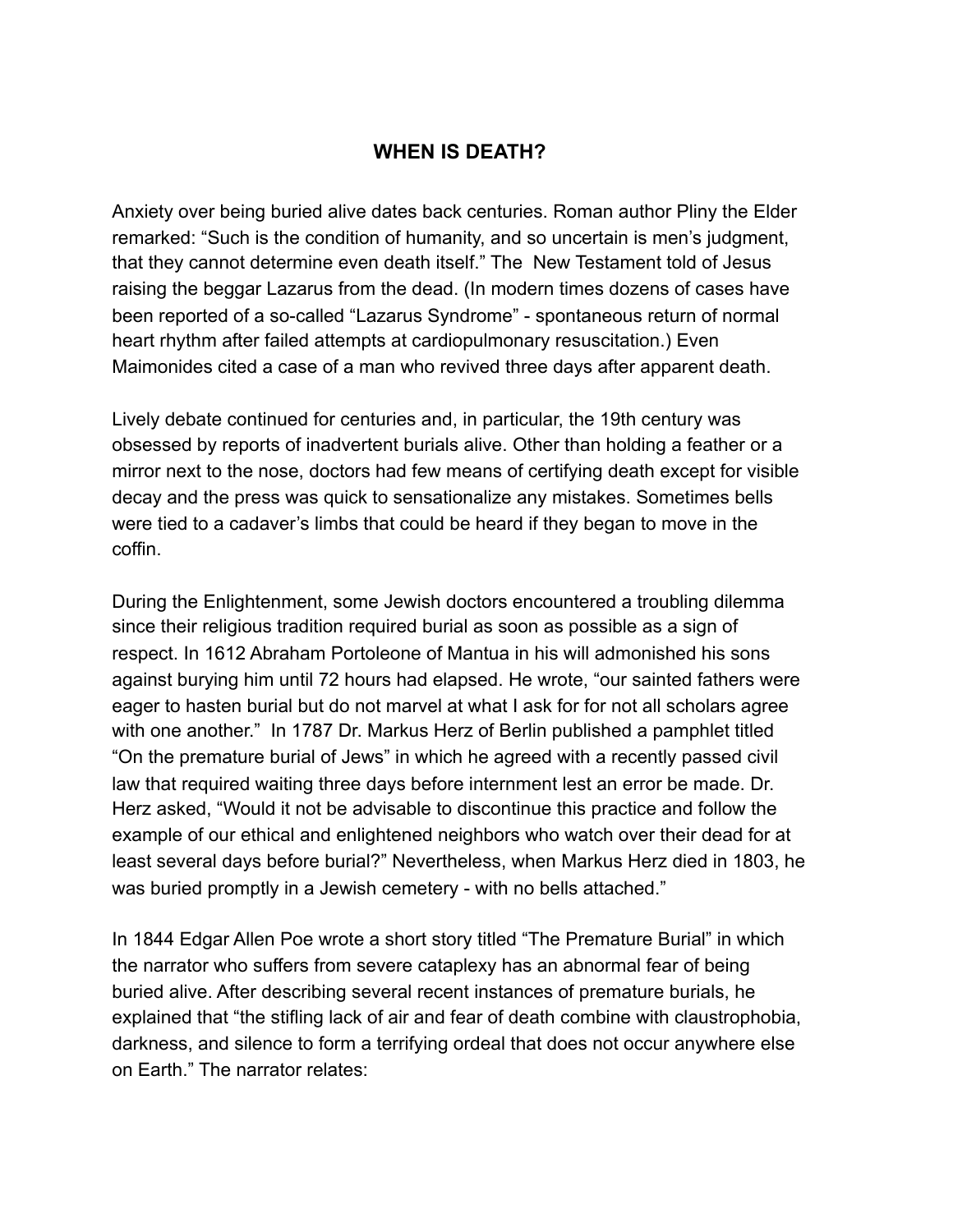*To be buried while still alive is, beyond question, the most terrific extreme which has ever fallen to the lot of mere mortality. That it has frequently, very frequently, so fallen will scarcely be denied by those who think. The boundaries which divide Life from Death are at best shadowy and vague. Who shall say where the one ends, and where the other begins?* 

After "a distressing experience" in his own family, a 19th century English social reformer William Tebb dedicated himself to stamping out the scourge of "deathcounterfeits." By his estimate, in England and Wales alone some twenty-seven hundred people were annually "consigned to a living death…The thought of suffocation in a coffin is more terrible than that of torture on the rack, or burning at the stake … When we neglect precautions against a fate so terrible, our tears are little less than hypocrisy and our mourning is a mockery." And in 1896 William Tebb founded the London Association for the Prevention of Premature Burial.

All of this preceded the advent of modern diagnostic technology which should have resolved the problem once and for all, but in some respects has only muddied the waters. By the 1980s one could stop breathing, even have their heart stop beating, yet artificially be kept alive long enough that viable tissue could be transplanted from newly dead donors. Because there weren't enough fresh hearts, lungs, kidneys and corneas that could be harvested, it became a practical matter to determine exactly when a potential candidate was legally dead.

#### **THE HARVARD CRITERIA**

Determination of death by strictly neurological criteria as an alternative to cardiorespiratory failure was first proposed in 1968 by a special committee at Harvard Medical School. They were concerned that obsolete criteria for defining death can lead to controversy in obtaining organs for transplantation and concluded that a diagnosis of brain death required irreversible, cessation of all functions of the *entire* brain. In 1981 the Harvard plan was adopted with some modifications into a model state law called the Uniform Determination of Death Act (UDDA.) It was approved by the National Conference of Commissioners on Uniform State Laws in cooperation with the American Medical Association, the American Bar Association and the President's Commission for the Study of Ethical Problems in Medicine and Biomedical and Behavioral Research and, in due time, was adopted by most states albeit with a few variations.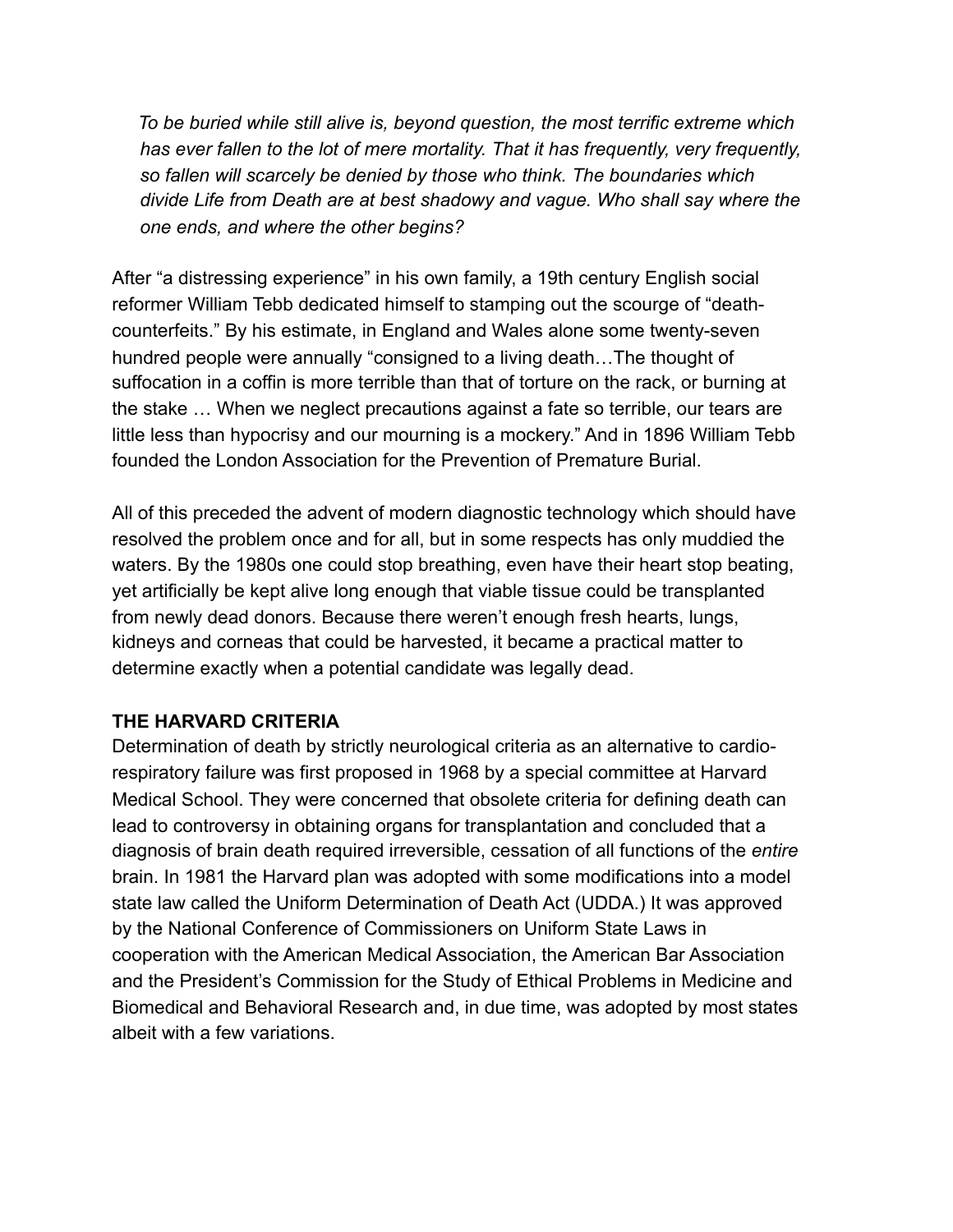At about that same time, I was a fledgling physician in New Jersey and the UDDA seemed sensible to me - as it probably was to most physicians. However, I soon learned that things weren't so simple. I recall that I once had a female patient in her 40s who suffered a massive pulmonary embolism that caused such severe cerebral anoxia that she fulfilled the recently described neurologic criteria for "brain death." I gently asked her grief-stricken husband whether he'd be willing to donate her organs and although he was inclined to agree, first he'd have to consult his rabbi. They belonged to an Orthodox congregation in Paramus and, to my surprise, their rabbi's response was categorically no! He insisted that according to Jewish Law (*halacha*) death can only be declared when breathing has stopped.

Back then, some four decades ago, most Orthodox rabbis didn't recognize the brain death concept and because this woman was being mechanically breathed she wasn't dead enough! Although her husband was conflicted, eventually he agreed to permit organ donation since the tragedy at least might be used to help others. Arrangements were made, the respirator was turned off, multiple organs were harvested and later the woman's family received many letters of thanks from grateful recipients.

Of course rabbis were not the only ones troubled by these modern ideas. For some people emphasis should focus more on what is life than what is death. They argued that permanent loss of higher brain function - the ability to think, what makes us "human" - was intolerable. Without the capacity to think life wasn't "worth" living. Others insisted on cessation of "whole-brain" function - not only the cerebral cortex but also the brain stem that controls vegetative functions.

#### **DEATH AS AN OPTION**

In 1985 I was appointed to New Jersey's newly formed Bioethics Commission which functioned for about six years until government funding was eliminated. Brain death was among the issues we discussed and I soon learned that everyone didn't understand things the way I did. After a representative of an Orthodox Jewish organization (Agudath Yisrael) made a persuasive argument, we agreed that although the definition of death should be rooted in scientific knowledge, life vs. death decisions also represent a societal choice that sometimes might be influenced by religion.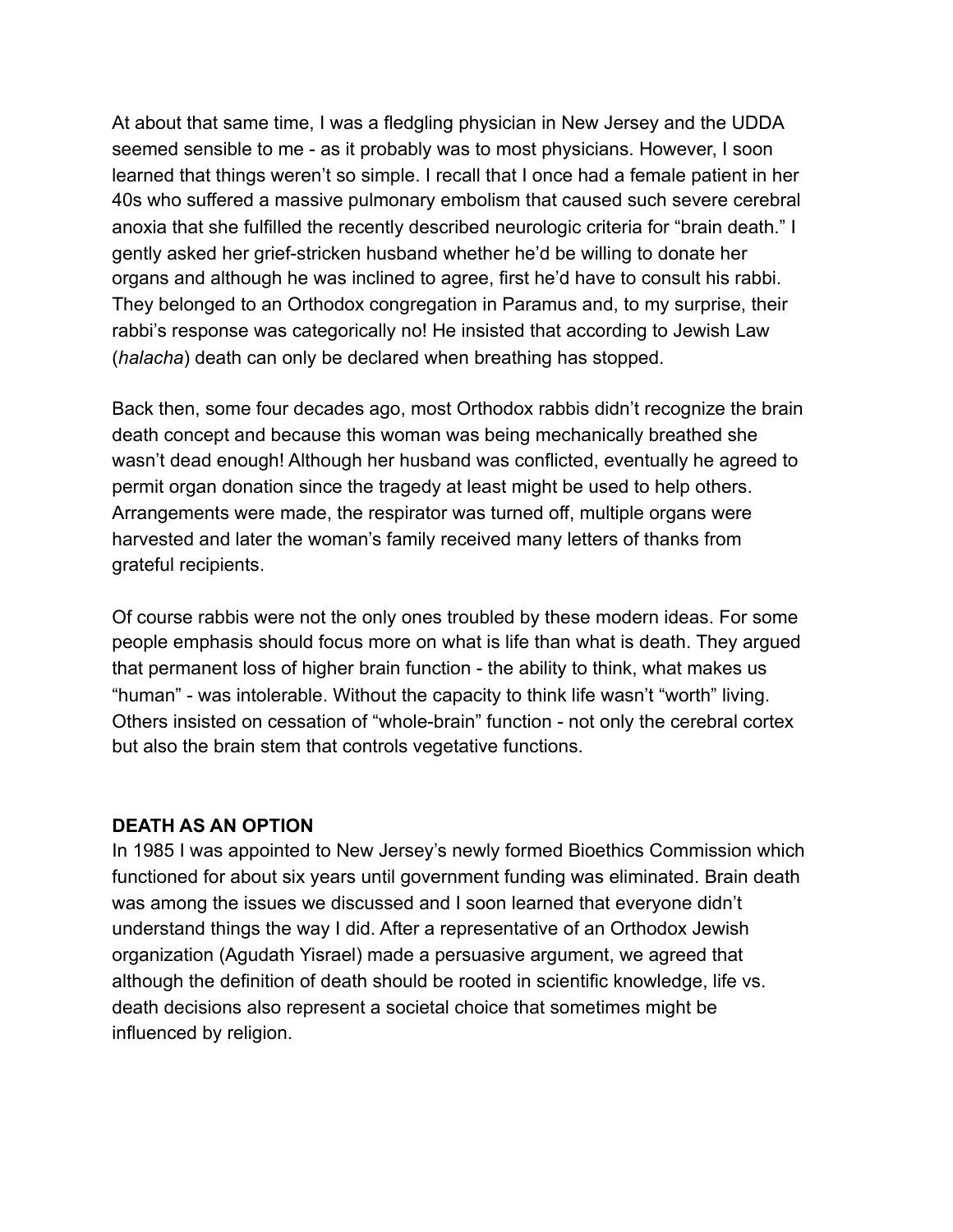As a result of these discussions, the statute that was passed by New Jersey's legislature in 1991 contained a unique exemption: "Death cannot be declared "in violation of an individual's religious beliefs." A physician should not declare someone dead on the basis of brain death if he or she, "has reason to believe…that it would violate the personal religious beliefs of the individual." In effect, death became a legal *option* in New Jersey. (In addition to Orthodox Jewish concerns, some Buddhists, Native Americans, and evangelical Protestants believe that someone is alive as long as their heart is beating.)

After New Jersey passed its law, religious exemptions to death by neurologic criteria occurred very infrequently in the state. A survey of hospitals during the five year period between 2012 and 2016 turned up more than thirty cases of religious exemption, about half for Orthodox Jewish families. No requests for exemption were denied and during this same period there were 801 brain death donors in New Jersey. The same year that New Jersey passed its brain death statute, New York State's highest court also adopted a religious exemption but it was through case law rather than statute and required only "reasonable accommodation" (24-72 hours) of personal beliefs.

Although the UDDA was intended to provide a comprehensive and medically sound basis for determining death in all situations, in later years the concept came under scrutiny and was the focus of legal challenges. Consider the case of Yechezkel Nakar who in 2017 while at New York Presbyterian Hospital was diagnosed as brain dead dead. The hospital then issued a death certificate over the objections of his orthodox Jewish family. Nakar was transferred to different hospital where he received medical support for another 21 days until he met traditional diagnostic criteria. His wife filed a lawsuit in Brooklyn Supreme Court seeking to rescind the death certificate, presumably in order to make him eligible for insurance coverage for the intervening three weeks between brain death and cardiopulmonary death. In January 2019 the court ruled in favor of Nakar's family. (Incidentally, New Jersey's brain death law provides for continuation of health insurance coverage when there is a religious exemption.)

Like New York State, California and Illinois also require hospitals only to make "reasonable accommodations" to families' objections but it's not a blanket exemption as in New Jersey. In practice, most hospitals usually continue physiological support for a further 24 hours after declaring brain death. In New York this allows time for families to transfer the patient to New Jersey should they wish to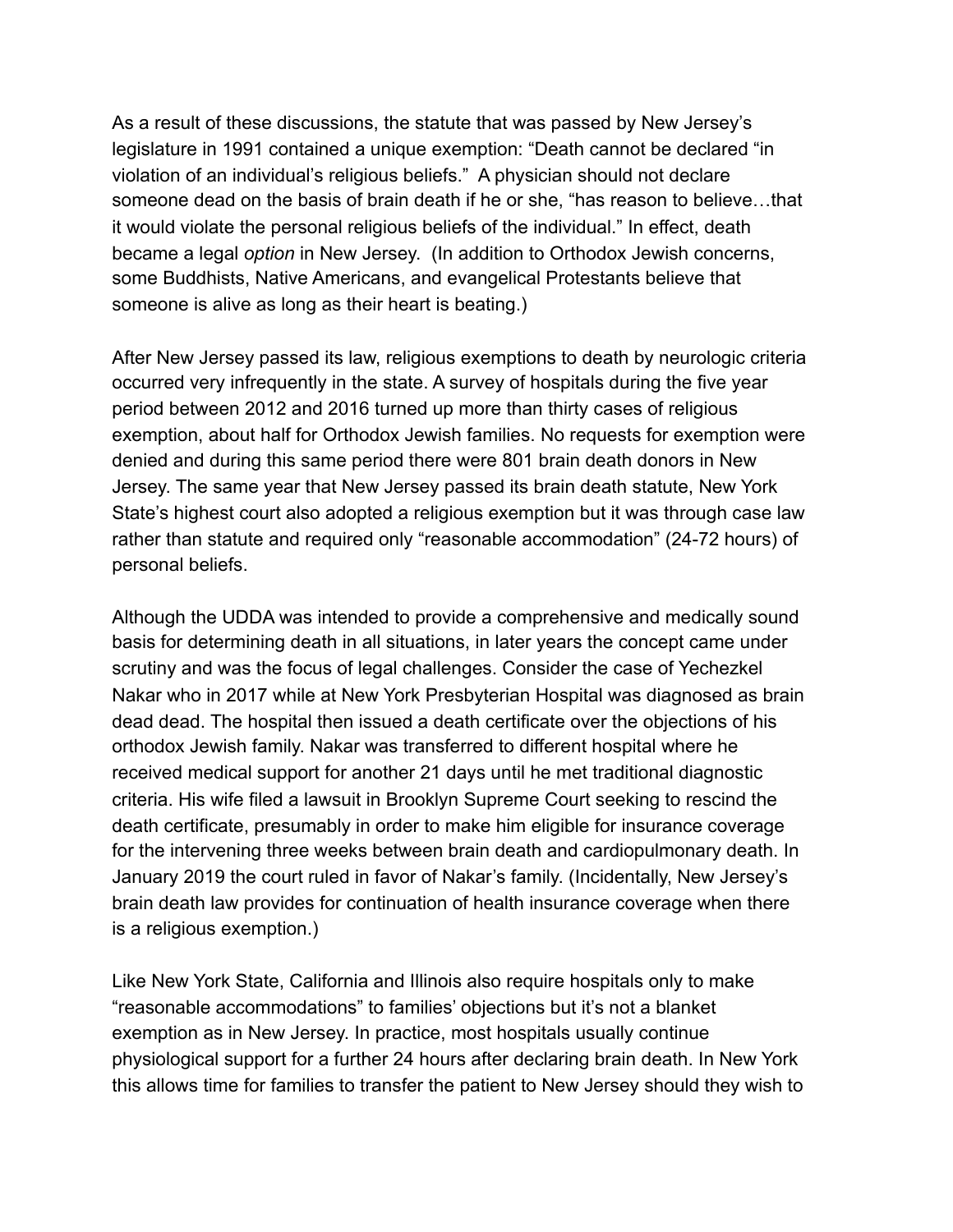do so. Indeed, living corpses even have been flown in from much further - and not only Orthodox Jewish corpses.

# **LIFE AFTER DEATH**

In 2013 Jahi McMath a thirteen year old Christian girl living in Oakland California suffered brain damage during or just after throat surgery for sleep apnea but her parents refused to accept a diagnosis of brain death. In retrospect, they may have been correct and she actually was in a persistent vegetative state. After many months of medical-legal impasse, her body was flown to New Jersey. In total Jahi McMath survived for almost five years, during most of the time being cared for at home, and continued to grow and develop with the onset of menarche. When her parents celebrated her 15th birthday they said "Our little sleeping beauty is doing good" - meaning that occasionally she moved a limb - they claimed on command; more likely it was only a reflex. But in June 2018 she developed internal bleeding due to kidney and liver failure and doctors removed her from life support, finally allowing her to die by anyone's standards.

There've been several other cases of prolonged biologic life after neurological death. In 1998 pediatrician Alan Shewmon at UCLA claimed that he'd found 175 cases of somatic survival of a brain dead body that lasted at least a week; 28 cases for longer than a month, 17 cases longer than two months and 4 cases more than a year. Between 2005 and 2013, the ethics consultation service at the Cleveland Clinic reported thirteen requests for continued physiological support for a brain-dead patient. (Of these cases, three families cited their Orthodox Jewish faith, one referenced belief in God and another named their Islamic faith, reasons for the others were not stated.)

# **THE APNEA TEST**

As ever more complex array of diagnostic tests have been employed to measure brain activity - encephalograms, CT, MRI and PET scans, the so-called apnea test has emerged as the gold standard - even superseding feathers and mirrors. In it the comatose patient is removed from the ventilator for about ten minutes during which time the concentration of carbon dioxide in the blood slowly rises. Because CO2 is a potent stimulus to respiration, if despite significant elevation there's no measurable effort to breathe than apnea is considered irreversible. Of course, every medical test has a trade-off between sensitivity and specificity but death is unique in that it demands 100% specificity and 0% chance of a false-positive error. The apnea test is no exception; moreover, the test itself actually can be damaging to the brain.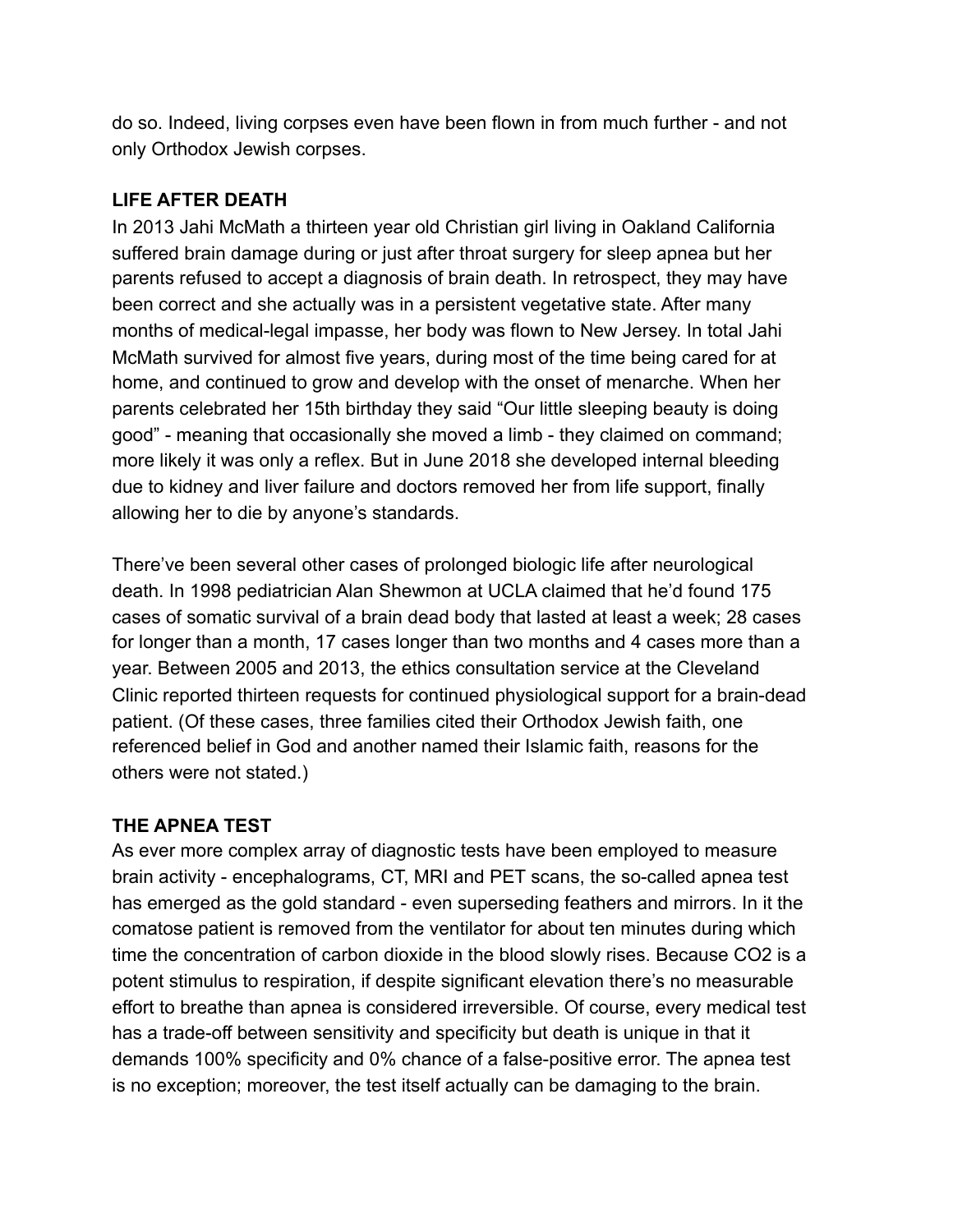## **A JEWISH PERSPECTIVE**

The traditional codifiers of Jewish law ruled that the primary test in determining whether a person is alive or dead involved the nose. This is based on a Biblical verse, "All in whose nostrils was the breath of the spirit of life" [\(Genesis 7:22](https://www.sefaria.org/Genesis.7.22?lang=he-en&utm_source=sef_linker)), which implies that the "breath of the spirit of life" is what defines life. Although the Talmud doesn't directly discuss the matter, the question of determining death was addressed indirectly in a parable about what to do when a building collapses on Shabbat and it's uncertain if anyone alive is trapped underneath. Because of the principle of *[pikuach nefesh](https://www.myjewishlearning.com/article/saving-a-life-pikuach-nefesh/)*, in which saving a life takes priority over all else, the Talmud permits [violating Shabbat](https://www.myjewishlearning.com/article/shabbats-work-prohibition/) in order to determine if anyone is alive under the rubble. It then asks which area of the victim's body one must examine to determine if he or she is alive or dead? The favored option was to uncover the buried victim from above until reaching the nose, seemingly indicating that the rescuer must look for signs of breathing.

One of my sons is a rabbi who for many years has served on the Law and Standards Committee of the Conservative movement that considers difficult theological issues and establishes guidelines. It seemed to him that the apnea test was a perfect compromise between Jewish tradition and the current state of medical expertise and in 2004 the Conservative movement approved the proposal that permanent cessation of respiration as established by the apnea test met the traditional standard of Jewish law.

Gradually Orthodox rabbis have come around on this issue in order to save lives. For example, in Israel the percentage of organ donations had been lower than in most other countries until in 1986 the Chief Rabbinate approved of brain death, at least in principle. However, religious objections continued until 2009 when modifications of the law were made to require proof that spontaneous breathing had irreversibly ceased. Breathing was a measurable result of brain stem function - or was it?

### **NOT SO FAST**

Although the whole brain death standard has been widely accepted, the issue continued to generate controversy. It has been reported that some people may meet all diagnostic criteria of brain death, including the apnea test, and yet retain some brain stem functions. Apparently certain upper spinal cord injuries can prevent breathing yet the ventilator-dependent victim can remain conscious and very much alive. Moreover, as exemplified by the Jahi McMath case, the body is capable of sustaining certain biologic activities even absent a functional brain